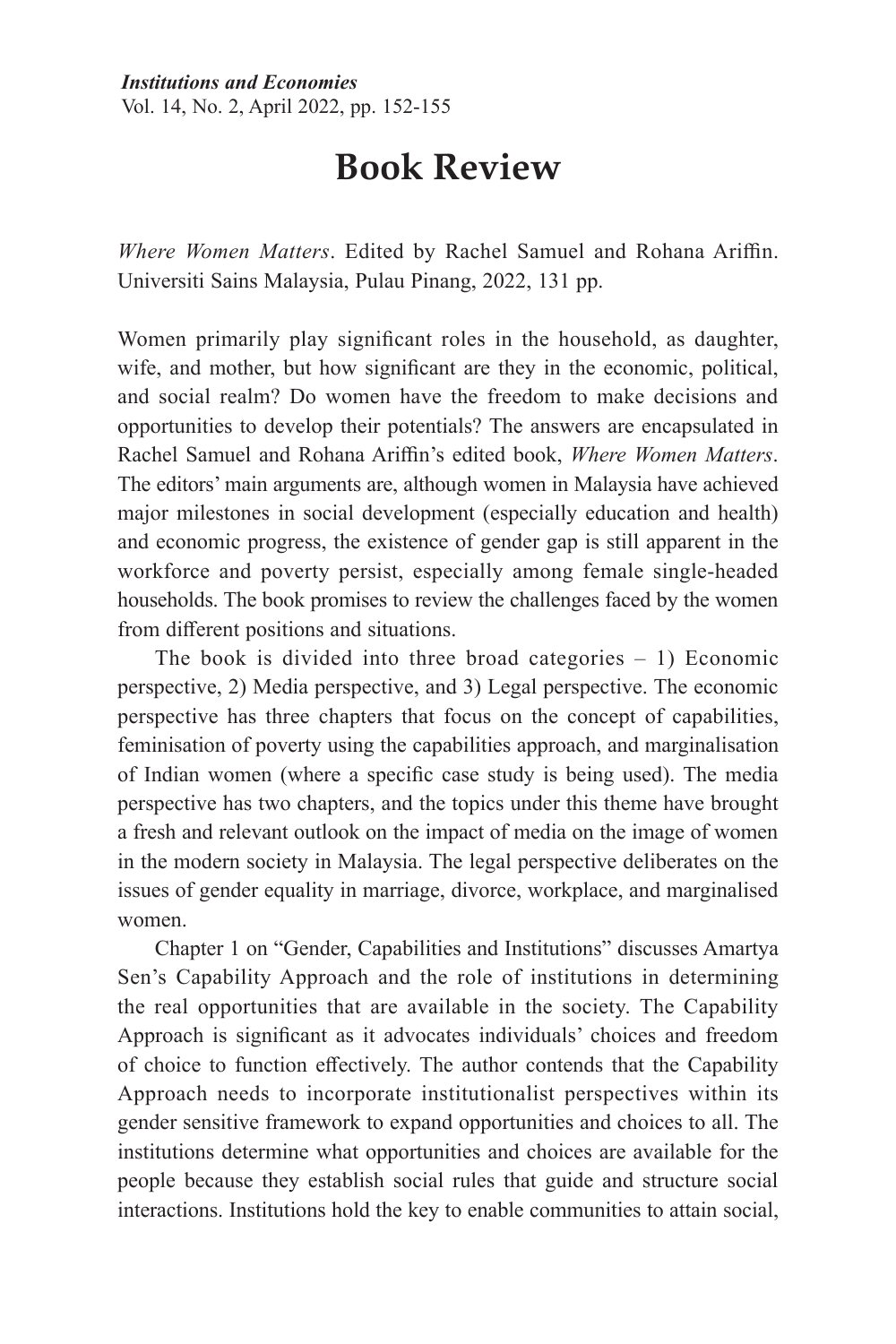political, and economic opportunities. Chapter 2 focuses on "Feminisation of Poverty in Malaysia" and addresses major issues pertaining to gender poverty, such as increasing number of female-headed households, better workplace practices to improve female workforce participation, and the drawback of using income-based approaches to measure poverty. The chapter encapsulated the Capability Approach theory by providing some recommendations to strengthen human capabilities, such as a well-designed social programmes and effective anti-poverty strategies that are gender sensitive. "Marginalised Indian Women in Malaysia" in Chapter 3 describes the profiles of poor Indian women, such as low income, low education, domestic violence, and deviance among children. Additionally, the chapter highlights the need for affordable and decent homes, especially for single mothers, the need to increase living wages and provide quality community childcare and education centres to help the underprivileged women to actively participate in social and economic activities.

Under the broad category of the media perspective, Chapter 4, the "Representation of Sisters in Islam (SIS) in Malaysian Online Print Media" perceives the role of SIS in challenging the *fatwa* (religious doctrine) and religious conservatism. Three mainstream Malaysian news media were examined in terms of their media coverage and narratives regarding SIS, namely *Utusan Online*, *The Star Online* and *Malaysiakini*. *Utusan Online*'s narratives illustrated strong patriarchal perspective and were more inclined towards conservative approach to Islam, which is contrary to SIS's. *The Star Online* and *Malaysiakini* supported SIS and presented SIS as a defender of Muslim women's rights and social justice. The SIS case study underlines two important points; first, the politicisation of Islam to garner support from the Malay Muslims and second, the changing views of the contemporary Muslim society in the country. Chapter 5 presents "New Media and Public Perception of Women in Malaysia," which focuses on women's images in the public domain, especially women in politics. The online platform has been used to spread conservativism and strong conformity to images of 'decent' women as portrayed by Islam. Many women in the public domain, especially Muslim women, feel the need to conform to 'proper appearance' to avoid from being condemned by the "netizens" and fear of losing their political positions and their public influence.

The legal perspective begins with Chapter 6, "Gender and the Workplace: Equality or Discrimination." The chapter discusses in-depth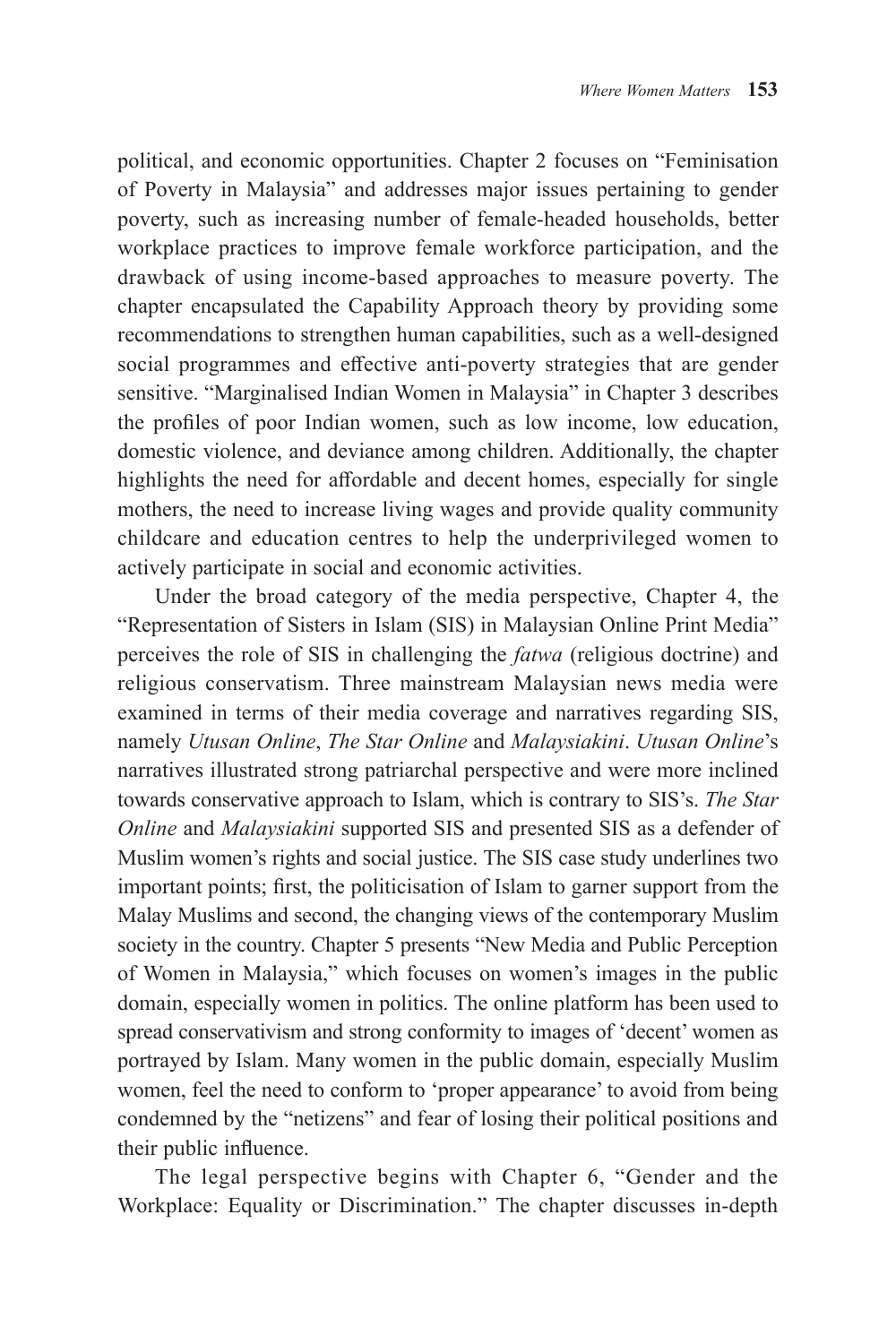the meaning of discrimination, particularly gender discrimination faced by women at the workplace. It displayed prominent International Conventions, such as the Convention on the Elimination of All Forms of Discrimination Against Women (CEDAW) (1979), and Universal Declaration of Human Rights (UDHR) (1948) that prohibit any distinction, exclusion based on colour, race, gender, political opinion, and addresses fair and equal footing for all in politics, socio-economy, and culture. This chapter also includes Islamic principles to illustrate similar principles to uphold the values of equality that should be given to humankind and oppose any forms of distinction between gender, race, colour, and status. However, the author argued that women still encounter discrimination in employment and exploitation at workplace even though they have developed and gained various skills that are up to par with men. Chapter 7 examines the issues of marriage and divorce in Malaysia, with some discussion on the approach of the civil and Shariah law in determining legal action, financial and child support; and dividing matrimonial assets in divorce cases for Muslims and non-Muslims. Most importantly, the chapter highlights financial status and concerns as a major factor for divorce. Hence, the author recommends couples to prepare themselves with financial knowledge and be transparent in discussing household income, their expectations in financial management in households, debts, and spending habits for a better marriage preparation. Chapter 8 focuses on "Marginalised Women in Prisons." It takes a closer look at the profiles of women offenders, their history of delinquent behaviours and exposure to violence that has led to their criminal offending path. It also highlights the roles of these women as daughters and wives who have been neglected and abused, and mothers who felt the regret for neglecting their children due to the circumstances surrounding them. Four cases of women offenders presented in the chapter show the exploitation that happened to these women in their earlier life that led them to a path of selfdestruction. The women in prison are given skill training for employment and rehabilitation for the reintegration process into the society. However, the success of the rehabilitation, the use of skill training and reintegration into the society is still uncertain.

All eight chapters have presented unheard voices of marginalised women that may not be commonly discussed. The organisation of chapters was carefully planned by the editors, and this is shown especially in the first chapter as it laid a good foundation for the rest of the chapters. The emphasis